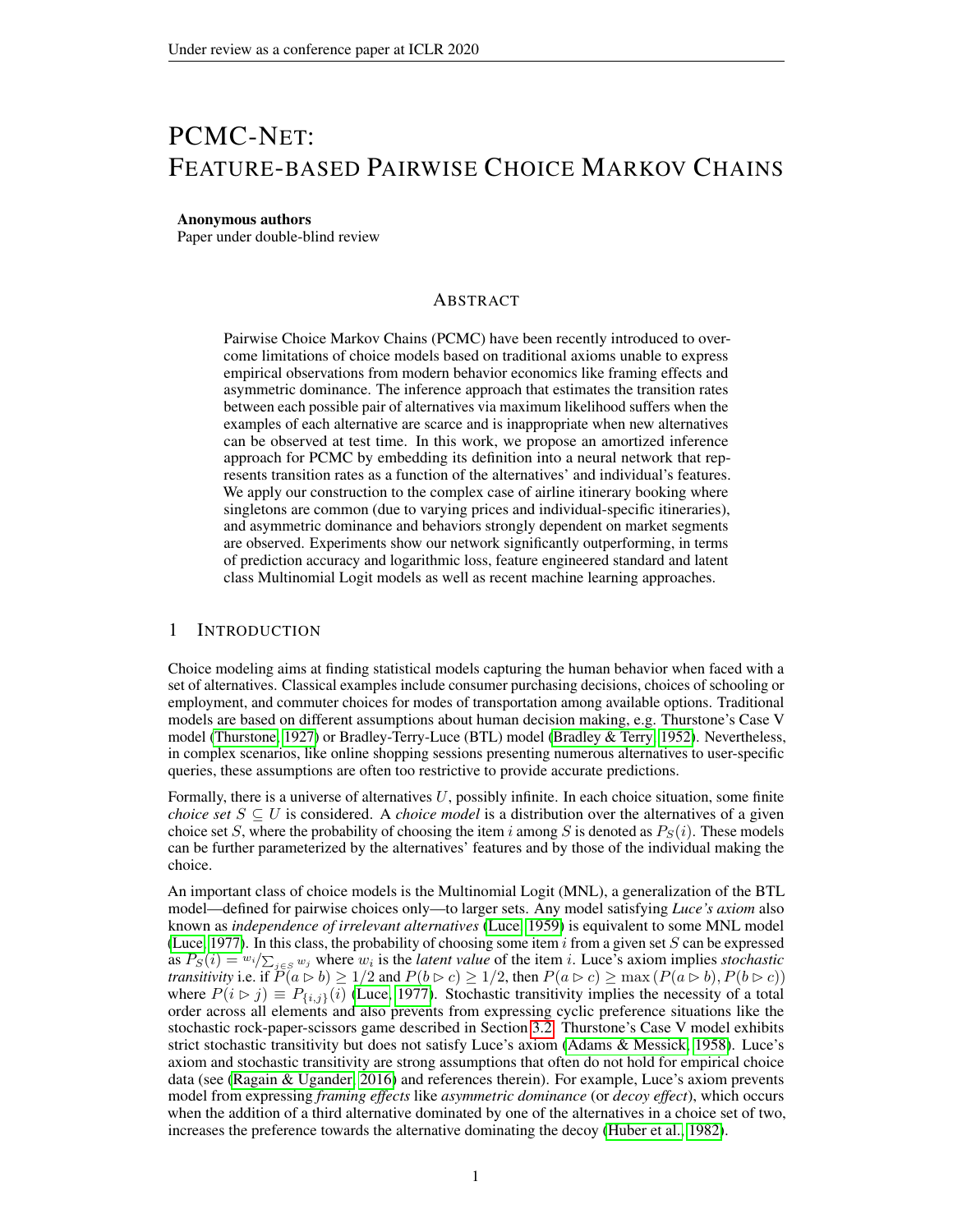A larger class of models is the one of Random Utility Models (RUM) [\(Block & Marschak, 1960;](#page-8-6) [Manski, 1977\)](#page-8-7), which includes MNL but also other models satisfying neither Luce's axiom nor stochastic transitivity. This class affiliates with each  $i \in U$  a random variable  $X_i$  and defines for each subset  $S \subseteq U$  the probability  $P_S(i) = P(X_i \ge X_j, \forall j \in S)$ . RUM exhibits *regularity* i.e. if  $A \subseteq B$  then  $P_A(x) \geq P_B(x)$ . Regularity also prevents models from expressing framing effects and asymmetric dominance [\(Huber et al., 1982\)](#page-8-5). The class of Nested MNL [\(McFadden, 1980\)](#page-8-8) allows to express RUM models but also others that do not obey regularity. Nevertheless, inference is practically difficult for Nested MNL models.

Recently, a more flexible class of models called Pairwise Choice Markov Chains has been introduced in [Ragain & Ugander](#page-8-4) [\(2016\)](#page-8-4). This class includes MNL but also other models that satisfy neither Luce's axiom, nor stochastic transitivity, nor regularity. This class defines the choice distribution as the stationary distribution of a continuous time Markov chain defined by some transition rate matrix. Still, it satisfies a weakened version of Luce's axiom called *uniform expansion* stating that if we add "copies" (with no preference between them), the probability of choosing one element of the copies is invariant to the number of copies. Although the flexibility of this class is appealing, the proposed inference is based on maximizing the likelihood of the rate matrix for the observed choices which is prone to overfitting when the number of observations for each possible alternative is small and is inappropriate when new alternatives can be seen at test time.

Alternatives and individuals making choices can be described by a set of features that can be then used to understand their impact on the choice probability. A linear-in-parameters MNL assumes that the latent value is given by a linear combination of the parameters of the alternatives and the individual. Features of the individual can be taken into account by these models but inference suffers from scarcity and is inappropriate when new alternatives can be seen at test time. The latent class MNL (LC-MNL) model [\(Greene & Hensher, 2003\)](#page-8-9) takes into account individual heterogeneity by using a Bayesian mixture over different latent classes—whose number must be specified—in which homogeneity and linearity is assumed. A linear in features parameterization for PCMC was suggested in [\(Ragain & Ugander, 2016,](#page-8-4) Appendix) but still requires building a  $|U| \times |U|$  matrix at training time, which makes it inappropriate for large universes. In complex cases like airline itinerary choice, where the alternatives are strongly dependent on an individual-specific query and some features, like price, can be dynamic, the previous approaches have limited expressive power or are inappropriate.

Two recently introduced methods allow complex feature handling for alternatives and individuals. [Mottini & Acuna-Agost](#page-8-10) [\(2017\)](#page-8-10) proposes a recurrent neural network method consisting in learning to point, within a sequence of alternatives, to the chosen one. This model is appealing because of its feature learning capability but neither its choice-theoretic properties have been studied nor its dependence on the order of the sequence. [Lhéritier et al.](#page-8-11) [\(2019\)](#page-8-11) proposes to train a Random Forest classifier to predict whether an alternative is going to be predicted or not independently of the rest of the alternatives of the choice set. This approach does not take into account the fact that in each choice set exactly one alternative is chosen. For this reason, the probabilities provided by the model are only used as scores to rank the alternatives, which can be interpreted as latent values—making it essentially equivalent to a non-linear MNL. To escape this limitation and make the latent values dependent on the session, relative features are added (e.g. the price for *i*-th alternative price<sub>*i*</sub> is converted to price<sub>i</sub>/ $\min_{j \in S}$  price<sub>j</sub>). The non-parametric nature of this model is appealing but its choice-theoretic properties have not been studied either.

In this work, we propose to enable PCMC with neural networks based feature handling, therefore enjoying both the good theoretical properties of PCMC and the complex feature handling of the previous neural network based and non-parametric methods. This neural network parameterization of PCMC makes the inference amortized allowing to handle large (and even infinite) size universes as shown in our experiments for airline itinerary choice modeling.

# 2 BACKGROUND: PAIRWISE CHOICE MARKOV CHAINS

## 2.1 DEFINITION

A Pairwise Choice Markov Chain (PCMC) [\(Ragain & Ugander, 2016\)](#page-8-4) defines the choice probability  $P_S(i)$  as the probability mass on the alternative  $i \in S$  of the stationary distribution of a continuous time Markov chain (CTMC) whose set of states corresponds to  $S$ . The model's parameters are the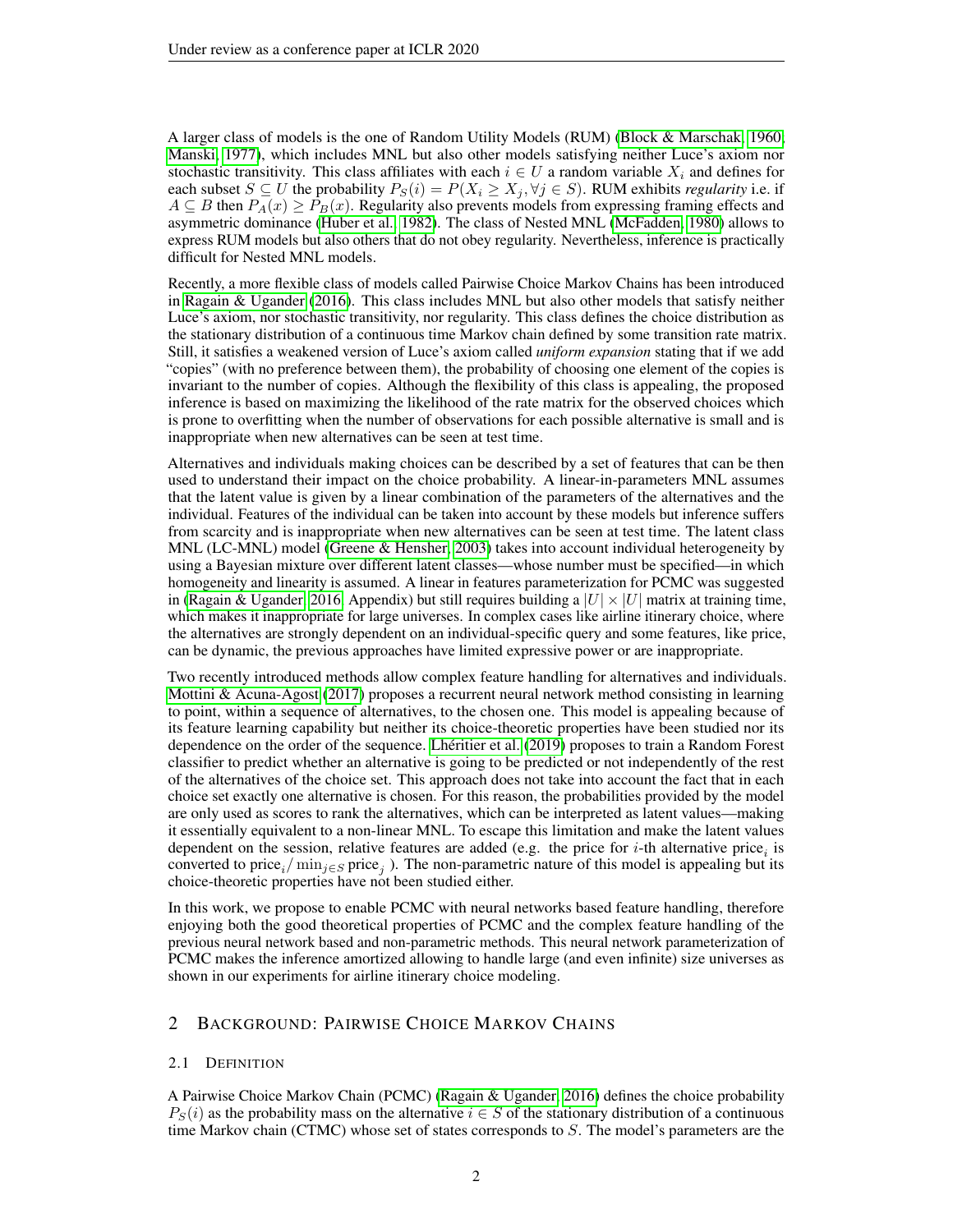off-diagonal entries  $q_{ij} \geq 0$  of a rate matrix Q indexed by pairs of elements in U. Given a choice set S, the choice distribution is the stationary distribution of the continuous time Markov chain given by the matrix  $Q_S$  obtained by restricting the rows and columns of  $Q$  to elements in  $S$  and setting  $q_{ii} = -\sum_{j \in S\setminus i} q_{ij}$  for each  $i \in S$ . Therefore, the distribution  $P_S$  is parameterized by the  $(|S| - 1)^2$ transition rates of  $Q<sub>S</sub>$ .

The constraint

<span id="page-2-0"></span>
$$
q_{ij} + q_{ji} > 0 \tag{1}
$$

is imposed in order to guarantee that the chain has a single closed communicating class which implies the existence and the unicity of the stationary distribution  $\pi<sub>S</sub>$  (see, e.g., [Norris](#page-8-12) [\(1997\)](#page-8-12)) obtained by solving

$$
\begin{cases} \pi_S Q_S = \mathbf{0} \\ \pi_S \mathbf{1}^T = 1 \end{cases} \tag{2}
$$

where 0 and 1 are row vectors of zeros and ones, respectively. Since any column of  $Q_s$  is the opposite of the sum of the rest of the columns, it is equivalent to solve

$$
\pi_S Q'_S = [ \begin{array}{ccc} 0 & | & 1 \end{array} ] \tag{3}
$$

$$
[ \begin{array}{c} \mathbf{1}^T \end{array} ].
$$

#### 2.2 PROPERTIES

where  $Q'_S \equiv \left( \left( (Q_S)_{ij} \right)_{i \in S, 1 \leq j < |S|} \right)$ 

In [Ragain & Ugander](#page-8-4) [\(2016\)](#page-8-4), it is shown that PCMC allow to represent any MNL model, but also models that are non-regular and do not satisfy stochastic transitivity (using the rock-scissor-paper example of Section [3.2\)](#page-4-0).

In addition, they show that PCMC models feature a property termed *contractibility*, which intuitively means that we can "contract" subsets  $A_i \subseteq U$  to a single "type" when the probability of choosing an element of  $A_i$  is independent of the pairwise probabilities between elements within the subsets. Formally, a partition of U into non-empty sets  $A_1, \ldots, A_k$  is a *contractible partition* if  $q_{a_i a_j} = \lambda_{ij}$ for all  $a_i \in A_i$ ,  $a_j \in A_j$  for some  $\Lambda = \{\lambda_{ij}\}\$ for  $i, j \in \{1, ..., k\}$ . Then, the following proposition is shown.

<span id="page-2-1"></span>**Proposition 1** [\(Ragain & Ugander](#page-8-4) [\(2016\)](#page-8-4)). *For a given*  $\Lambda$ , let  $A_1, \ldots, A_k$  be a contractible partition for two PCMC models on  $\bar{U}$  represented by  $Q, Q^{\bar{I}}$  with stationary distributions  $\pi, \pi^{\prime}$  . Then, for any Ai *,*

$$
\sum_{j \in A_i} P_U(j) = \sum_{j \in A_i} P'_U(j).
$$

Then it is shown, that contractibility implies *uniform expansion* formally defined as follows.

**Definition 1** (Uniform Expansion). *Consider a choice between n elements in a set*  $S_1$  =  $\{i_1, \ldots, i_{n1}\}\$ , and another choice from a set  $S_k$  containing k copies of each of the n elements:  $S_k = \{i_{11}, \ldots, i_{1k}, i_{21}, \ldots, i_{2k}, \ldots, i_{n1}, \ldots, i_{nk}\}$  . The axiom of uniform expansion states that for *each*  $m \in \{1, \ldots, n\}$  *and all*  $k \geq 1$ .

$$
P_{S_1}(i_{m1}) = \sum_{j=1}^{k} P_{S_k}(i_{mj}).
$$

#### 2.3 INFERENCE

Given a dataset  $D$ , the inference method proposed in [Ragain & Ugander](#page-8-4) [\(2016\)](#page-8-4) consists in maximizing the log likelihood of the rate matrix  $Q$  indexed by  $U$ 

$$
\log \mathcal{L}(Q; \mathcal{D}) = \sum_{S \subseteq U} \sum_{i \in S} C_{iS}(\mathcal{D}) \log \left( P_S^Q(i) \right) \tag{4}
$$

where  $P_S^Q(i)$  denotes the probability that i is selected from S as a function of Q and  $C_{iS}(\mathcal{D})$  denotes the number of times in the data that  $i$  was chosen out of set  $S$ .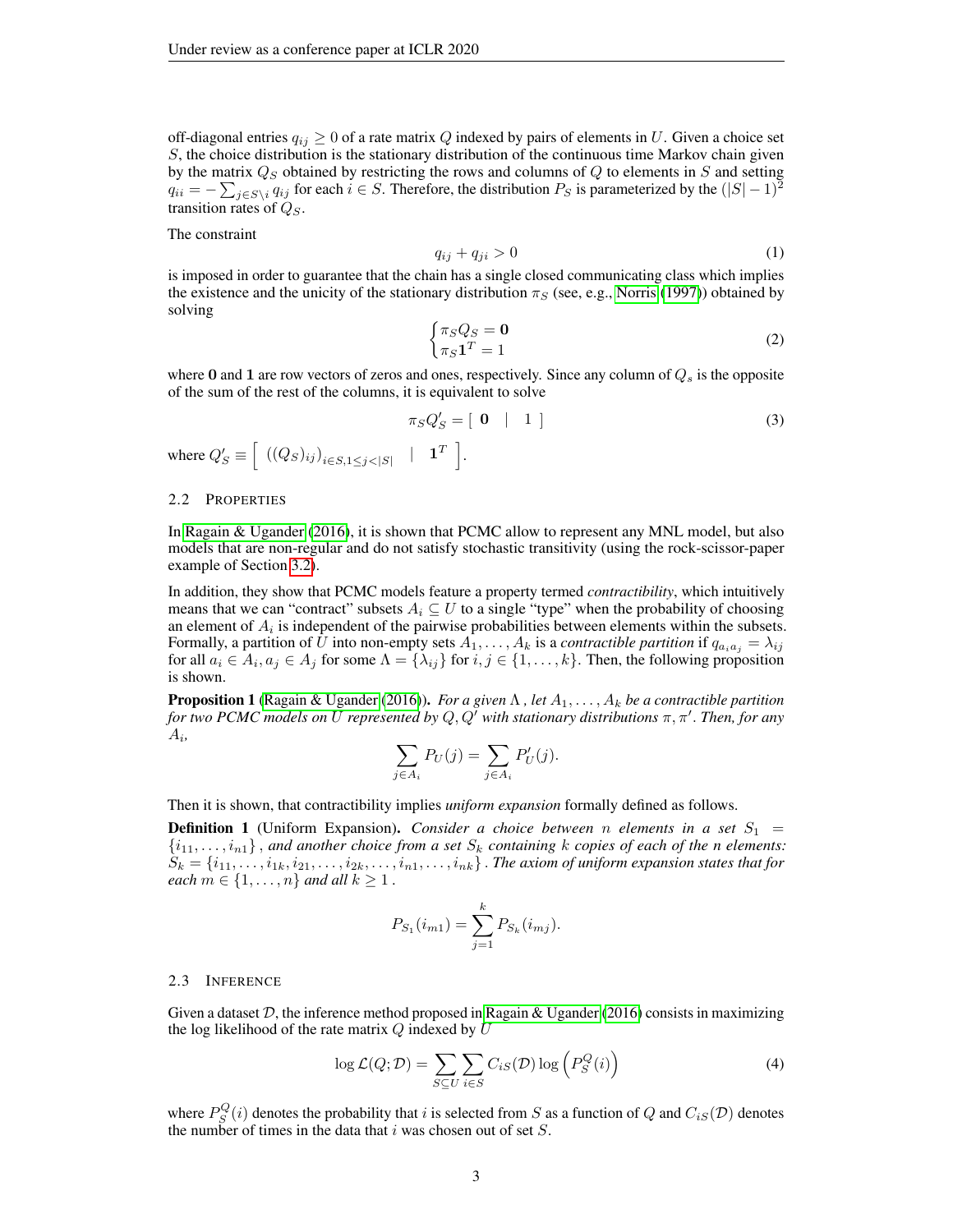This optimization is difficult since there is no general closed form expression for  $P_S^Q(i)$  and the implicit definition also makes it difficult to derive gradients for  $\log \mathcal{L}$  with respect to the parameters  $q_{ij}$ . The authors propose to use Sequential Least Squares Programming (SLSQP) to maximize  $\log \mathcal{L}(Q; \mathcal{D})$ , which is nonconcave in general. However, in their experiments, they encounter numerical instabilities leading to violations  $(q_{ij} + q_{ji} = 0)$  of the PCMC definition, which were solved with additive smoothing at the cost of some efficacy of the model. In addition, when the examples of each alternative are scarce like in the application of Section [4,](#page-5-0) this inference approach is prone to severe overfitting and is inappropriate to predict unseen alternatives. These two drawbacks motivate the amortized inference approach we introduce next.

# 3 PCMC-NET

We propose an amortized inference approach for PCMC based on a neural network architecture called PCMC-Net that uses the alternatives' and the individual's features to determine the transition rates and can be trained using standard stochastic gradient descent techniques.

#### 3.1 ARCHITECTURE

**Input layer** Let  $X_i$  be the tuple of features of the *i*-th alternative of the choice set S belonging to a given feature space  $\mathcal{F}_a$  and  $X_0$  be the tuple of the individual's features belonging to a given feature space  $\mathcal{F}_0$ . The individual's features are allowed to be an empty tuple.

Representation layer The first layer is composed of a representation function for the alternatives' features

$$
\rho_{w_a} : \mathcal{F}_a \to \mathbb{R}^{d_a} \tag{5}
$$

and a representation function for the individual's features

$$
\rho_{w_0} : \mathcal{F}_0 \to \mathbb{R}^{d_0} \tag{6}
$$

where  $w_0$  and  $w_a$  are the sets of weights parameterizing them and  $d_0, d_a \in \mathbb{N}$  are hyperparameters. These functions can include, e.g., embedding layers for categorical variables, a convolutional network for images or text, etc., depending on the inputs' types.

Cartesian product layer In order to build the transition rate matrix, all the pairs of different alternatives need to be considered, this is accomplished by computing the cartesian product

$$
\{\rho_{w_a}(X_1), \dots, \rho_{w_a}(X_{|S|})\} \times \{\rho_{w_a}(X_1), \dots, \rho_{w_a}(X_{|S|})\}.
$$
\n(7)

The combinations of embedded alternatives are concatenated together with the embedded features of the individual, i.e.

$$
R_{ij} \equiv \rho_{w_0}(X_0) \oplus \rho_{w_a}(X_i) \oplus \rho_{w_a}(X_j)
$$
\n(8)

where ⊕ denotes vector concatenation.

**Transition rate layer** The core component is a model of the transition rate  $(Q_S)_{ij}$ ,  $i \neq j$ :

$$
\hat{q}_{ij} \equiv \max(0, f_{w_q}(R_{ij})) + \epsilon \tag{9}
$$

where  $f_{w_q}$  consists of multiple fully connected layers parameterized by a set of weights  $w_q$  and  $\epsilon > 0$ is a hyperparameter. Notice that taking the maximum with 0 and adding  $\epsilon$  guarantees non-negativity and the condition of Eq. [1.](#page-2-0) The transition rate matrix  $\hat{Q}$  is then obtained as follows:

$$
\hat{Q}_{ij} \equiv \begin{cases} \hat{q}_{ij} & \text{if } i \neq j \\ -\sum_{j \neq i} \hat{q}_{ij} & \text{otherwise} \end{cases} (10)
$$

**Stationary distribution layer** The choice probabilities correspond to the stationary distribution  $\hat{\pi}$ that is guaranteed to exist and be unique by the condition of Eq. [1](#page-2-0) and can be obtained by solving the system

$$
\hat{\pi}\left[\left(\hat{Q}_{ij}\right)_{i\in S,1\leq j<|S|}\middle|\mathbf{1}^T\right]=\left[\mathbf{0}\middle|\mathbf{1}\right]
$$
\n(11)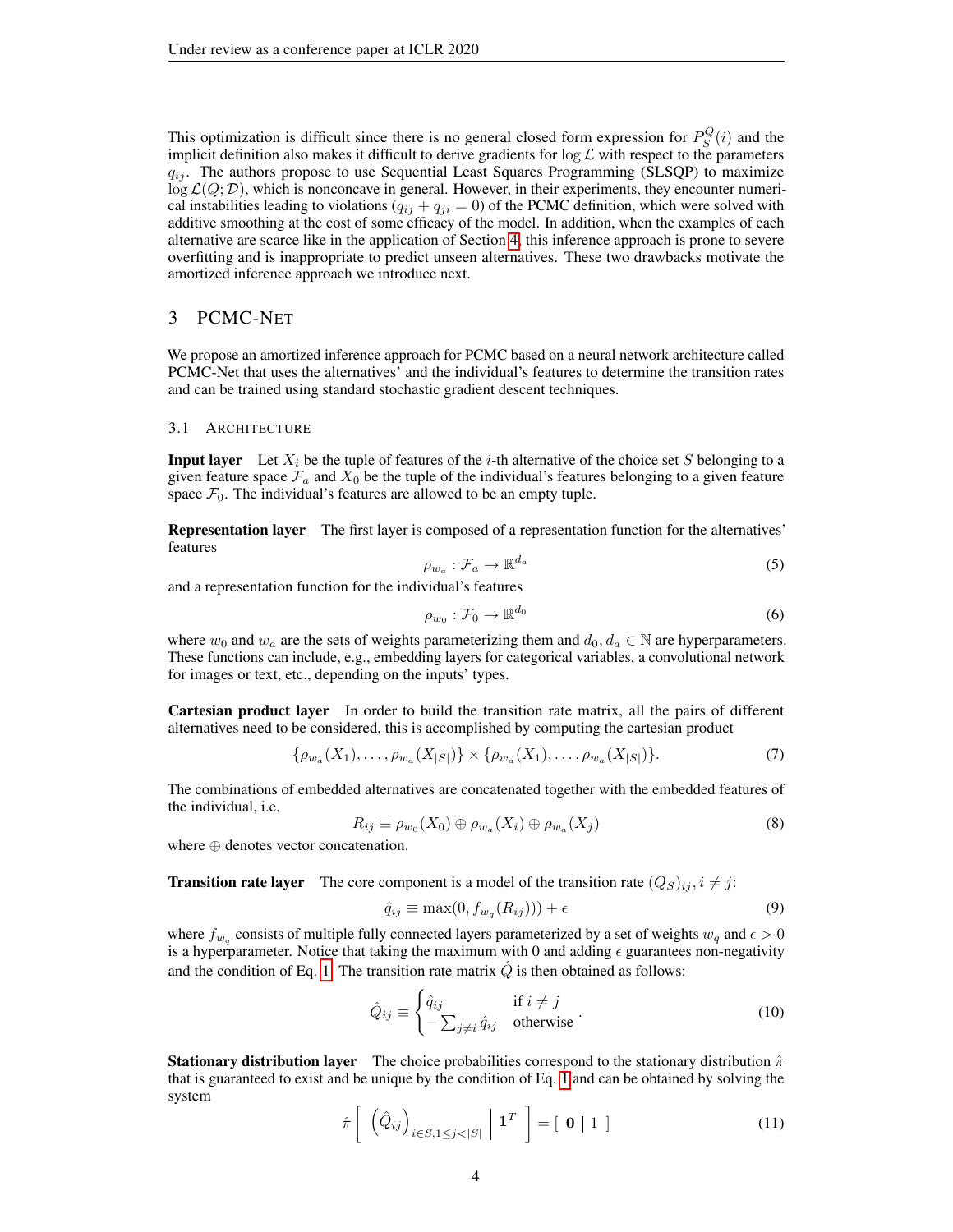

<span id="page-4-1"></span>Figure 1: **PCMC-Net.**  $\times$  denotes the cartesian product and  $\oplus$  vector concatenation.

by, e.g., partially-pivoted LU decomposition which can be differentiated with automatic differentiation.

The whole network is represented in Fig. [1.](#page-4-1)

#### <span id="page-4-0"></span>3.2 PROPERTIES

Non-regularity As shown in [Ragain & Ugander](#page-8-4) [\(2016\)](#page-8-4), non-regular models can be obtained by certain rate matrices. For example, the stochastic rock-paper-scissors game can be described by a non-regular model obtained with the following transition rate matrix with  $\frac{1}{2} < \alpha \leq 1$ :

$$
Q = \left[ \begin{array}{ccc} -1 & 1 - \alpha & \alpha \\ \alpha & -1 & 1 - \alpha \\ 1 - \alpha & \alpha & -1 \end{array} \right].\tag{12}
$$

PCMC-Net can represent such a model by setting the following design parameters. In this case, the individual's features correspond to an empty tuple yielding an empty vector as representation. By setting  $\rho_{w_a}$  to a one-hot representation of the alternative (thus  $d_a = 3$ ), a fully connected network  $f_{w_q}$  consisting of one neuron (i.e. six coefficients and one bias) is enough to represent this matrix since six combinations of inputs are of interest.

Non-parametric limit More generally, the following theorem shows that any PCMC model can be arbitrarily well approximated by PCMC-Net.

**Theorem 1.** If  $\rho_{w_a}$  and  $f_{w_q}$  are given enough capacity, PCMC-Net can approximate any PCMC *model arbitrarily well.*

*Proof.* PCMC-Net forces the transition rates to be at least  $\epsilon$ , whereas the PCMC definition allows any  $q_{ij} \geq 0$  as long as  $q_{ij} + q_{ji} > 0$ . Since multiplying all the entries of a rate matrix by some  $c > 0$  does not affect the stationary distribution of the corresponding CTMC, let us consider, without loss of generality, an arbitrary PCMC model given by a transition rate matrix  $Q^*$ , whose entries are either at least  $\epsilon$  or zero. Let  $\pi^*$  be its stationary distribution. Then, let us consider the matrix  $Q(\epsilon, c)$ obtained by replacing the null entries of  $Q^*$  by  $\epsilon$  and by multiplying the non-null entries by some  $c > 0$ , and let  $\pi(\epsilon, c(\delta))$  be its stationary distribution. Since, by Cramer's rule, the entries of the stationary distribution are continuous functions of the entries of the rate matrix, for any  $\delta > 0$ , there exist  $c(\delta) > 0$  such that  $|\pi(\epsilon, c(\delta)) - \pi^*| < \delta$ .

Since deep neural networks are universal function approximators [\(Hornik et al., 1989\)](#page-8-13), PCMC-Net allows to represent arbitrarily well any  $Q(\epsilon, c)$  if enough capacity is given to the network, which completes the proof.  $\Box$ 

**Contractibility** Let  $Q, Q'$  be the rate matrices obtained after the transition rate layer of two different PCMC-Nets on a finite universe of alternatives  $U$ . Then, Proposition [1](#page-2-1) can be applied. Regarding uniform expansion, when copies are added to a choice set, their transition rates to the other elements of the choice set will be identical since they only depend on their features. Therefore, PCMC-Net allows uniform expansion.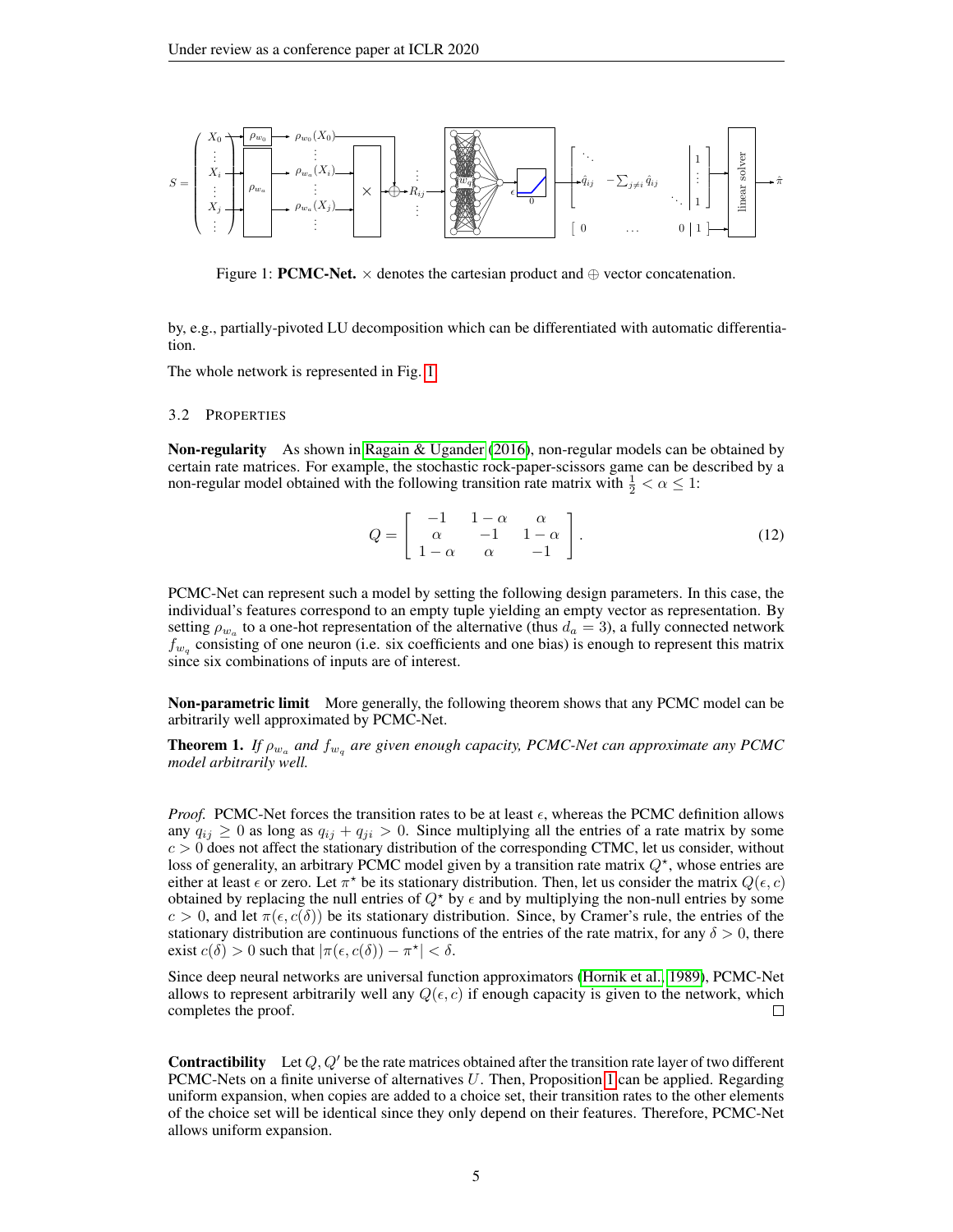#### 3.3 INFERENCE

The logarithmic loss is used to assess the predicted choice distribution  $\hat{\pi}$  given by the model parameterized by  $w \equiv w_0 \cup w_a \cup w_q$  on the input S against the index of actual choice denoted  $Y_s$ , i.e.

$$
loss(w, S, Y_S) \equiv \log \hat{\pi}_{Y_S}
$$
\n(13)

Training can be performed using stochastic gradient descent and dropout to avoid overfitting, which is stable unlike the original inference approach.

## <span id="page-5-0"></span>4 EXPERIMENTS ON AIRLINE ITINERARY CHOICE MODELING

In this section, we instantiate PCMC-Net for the case of airline itinerary choice modeling. As shown in [Babutsidze et al.](#page-7-1) [\(2019\)](#page-7-1), this kind of data often exhibit asymmetric dominance, calling for more flexible models such as PCMC. Nevertheless, in the considered dataset, alternatives rarely repeat themselves, which makes the original inference approach for PCMC inappropriate.

### 4.1 DATASET

We used the dataset from [Mottini & Acuna-Agost](#page-8-10) [\(2017\)](#page-8-10) consisting of flight bookings sessions on a set of European origins and destinations. Each booking session contains up to 50 different itineraries, one of which has been booked by the customer. There are 815559 distinct alternatives among which 84% are singletons and 99% are observed at most seven times. In total, there are 33951 choice sessions of which 27160 were used for training and 6791 for testing. The dataset has a total of 13 features, both numerical and categorical, corresponding to individuals and alternatives (see Table [1\)](#page-5-1).

|             | Type        | Feature                                      | Range/Cardinality |
|-------------|-------------|----------------------------------------------|-------------------|
| Individual  | Categorical | Origin/Destination                           | 97                |
|             |             | Search Office                                | 11                |
|             | Numerical   | Departure weekday                            | [0,6]             |
|             |             | <b>Stay Saturday</b>                         | [0,1]             |
|             |             | Continental Trip                             | [0,1]             |
|             |             | Domestic Trip                                | [0,1]             |
|             |             | Days to departure                            | [0, 343]          |
| Alternative | Categorical | Airline (of first flight)                    | 63                |
|             | Numerical   | Price                                        | [77.15, 16781.5]  |
|             |             | Stay duration (minutes)                      | [121, 434000]     |
|             |             | Trip duration (minutes)                      | [105, 4314]       |
|             |             | Number connections                           | [2,6]             |
|             |             | Number airlines                              | [1,4]             |
|             |             | Outbound departure time (in s from midnight) | [0, 84000]        |
|             |             | Outbound arrival time (in s from midnight)   | [0, 84000]        |

<span id="page-5-1"></span>

|  |  | Table 1: Features of the airline itinerary choice dataset. |  |
|--|--|------------------------------------------------------------|--|
|  |  |                                                            |  |

## 4.2 INSTANTIATION OF PCMC-NET

PCMC-Net was implemented in PyTorch [\(Paszke et al., 2017\)](#page-8-14) (public URL will be available upon acceptance—if it applies). During training, a mini-batch is composed of a number of sessions whose number of alternatives can be variable. Dynamic computation graphs are required in order to adapt to the varying session size. Stochastic gradient optimization is performed with Adam [\(Kingma & Ba,](#page-8-15) [2015\)](#page-8-15).

In our experiments, numerical variables are unidimensional and thus are not embedded. They were standardized during a preprocessing step. Each categorical input of cardinality  $c_i$  is passed through an embedding layer, such that the resulting dimension is obtained by the usual rule of thumb  $d_i := \min(\lceil c_i/2 \rceil, 50).$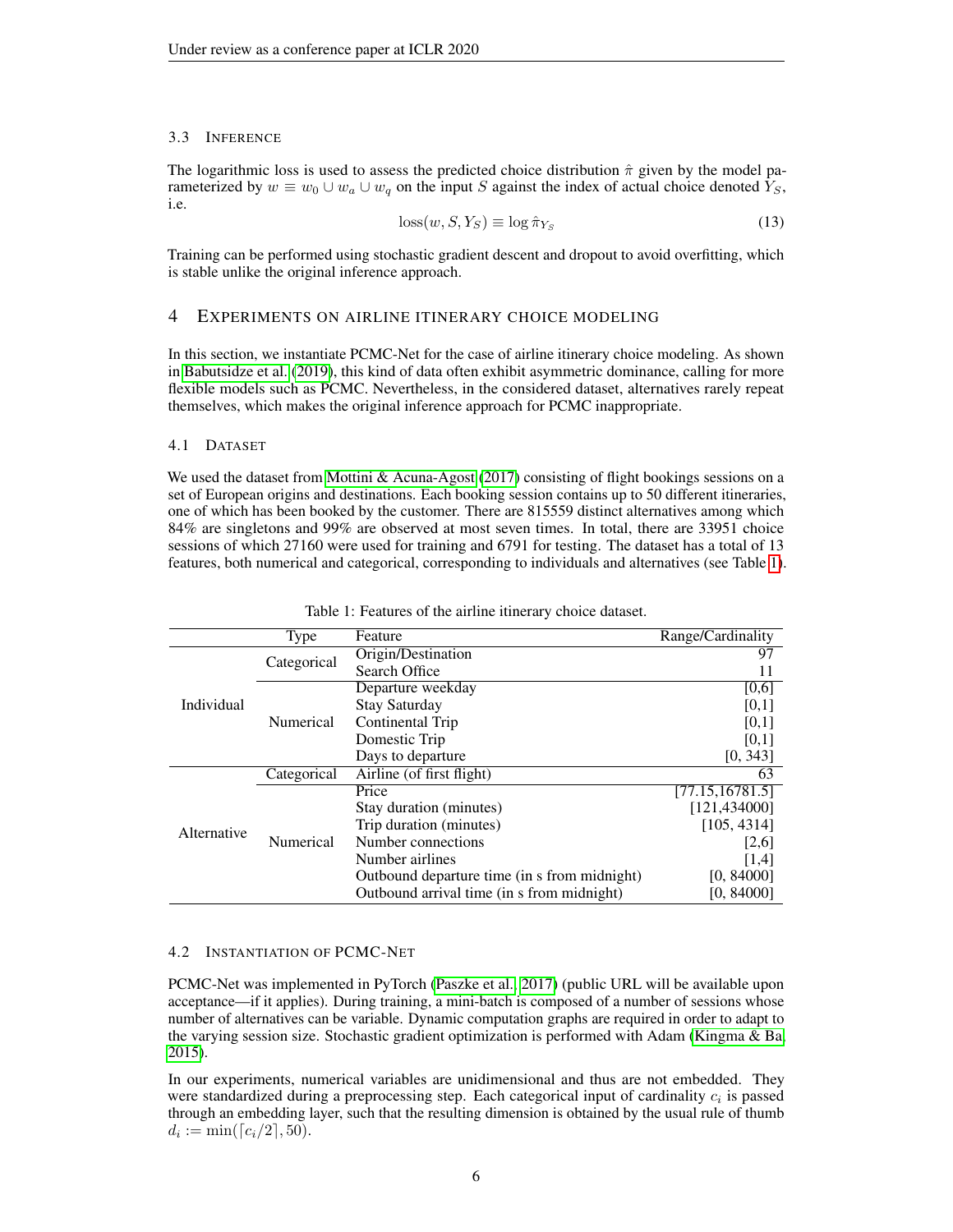We maximize regularization by using a dropout probability of 0.5 (see, e.g., [Baldi & Sadowski](#page-7-2) [\(2013\)](#page-7-2)). The additive constant  $\epsilon$  was set to 0.5. The linear solver was implemented with torch.solve, which uses LU decomposition. Table [2](#page-6-0) shows the hyperparameters and learning parameters that were optimized by performing 25 iterations of Bayesian optimization (using GPyOpt [authors](#page-7-3) [\(2016\)](#page-7-3)). Early stopping is performed during training if no significant improvement (greater than 0.01 with respect to the best log loss obtained so far) is made on a validation set (a random sample consisting of 10% of the choice sessions from the training set) during 5 epochs.

<span id="page-6-0"></span>Table 2: Hyper- and learning parameters optimized with Bayesian optimization.

| parameter                    | range                            | best value |
|------------------------------|----------------------------------|------------|
| learning rate                | $\{\overline{1}0^{-i}\}_{i=16}$  | 0.001      |
| batch size (in sessions)     | $\{2^i\}_{i=04}$                 | 16         |
| hidden layers in $f_{w_a}$   | $\{1, 2, 3\}$                    |            |
| nodes per layer in $f_{w_q}$ | $\{2^i\}_{i=59}$                 | 512        |
| activation                   | {ReLU, Sigmoid, Tanh, LeakyReLU} | LeakyReLU  |

Using the hyperparameters values returned by the Bayesian optimization procedure and the number of epochs at early stopping (66), the final model is obtained by training on the union of the training and validation sets.

#### 4.3 RESULTS

We compare the performance of the PCMC-Net instantiation against three simple baselines:

- Uniform: probabilities are assigned uniformly to each alternative.
- Cheapest: alternatives are ranked by increasing price. This method is non-probabilistic.
- Shortest: alternatives are ranked by increasing trip duration. This method is also nonprobabilistic.

We also compare against the results presented in [Lhéritier et al.](#page-8-11) [\(2019\)](#page-8-11)

- Multinomial Logit (MNL): choice probabilities are determined from the alternatives' features only, using some feature transformations to improve the performance.
- Latent Class Multinomial Logit (LC-MNL): in addition to the alternatives' features, it uses individual's features which are used to model the probability of belonging to some latent classes whose number is determined using the Akaike Information Criterion. Feature transformations are also used to improve the performance.
- Random Forest (RF): a classifier is trained on the alternatives as if they were independent, considering both individual's and alternatives' features and using as label whether each alternative was chosen or not. Some alternatives' features are transformed to make them relative to the values of each choice set. Since the classifier evaluates each alternative independently, the probabilities within a given session generally do not add to one, and therefore are just interpreted as scores to rank the alternatives.

And, finally, we compare to

• Deep Pointer Networks (DPN) [\(Mottini & Acuna-Agost, 2017\)](#page-8-10): a recurrent neural network that uses both the features of the individual and those of the alternatives to learn to point to the chosen alternative from the choice sets given as sequences. The results are dependent on the order of the alternatives, which was taken as in the original paper, that is, as they were shown to the user.

We compute the following performance measures on the test set:

• TOP N accuracy: proportion of choice sessions where the actual choice was within the top N ranked alternatives. In case of ties, they are randomly broken. We consider  $N \in \{1, 5\}$ .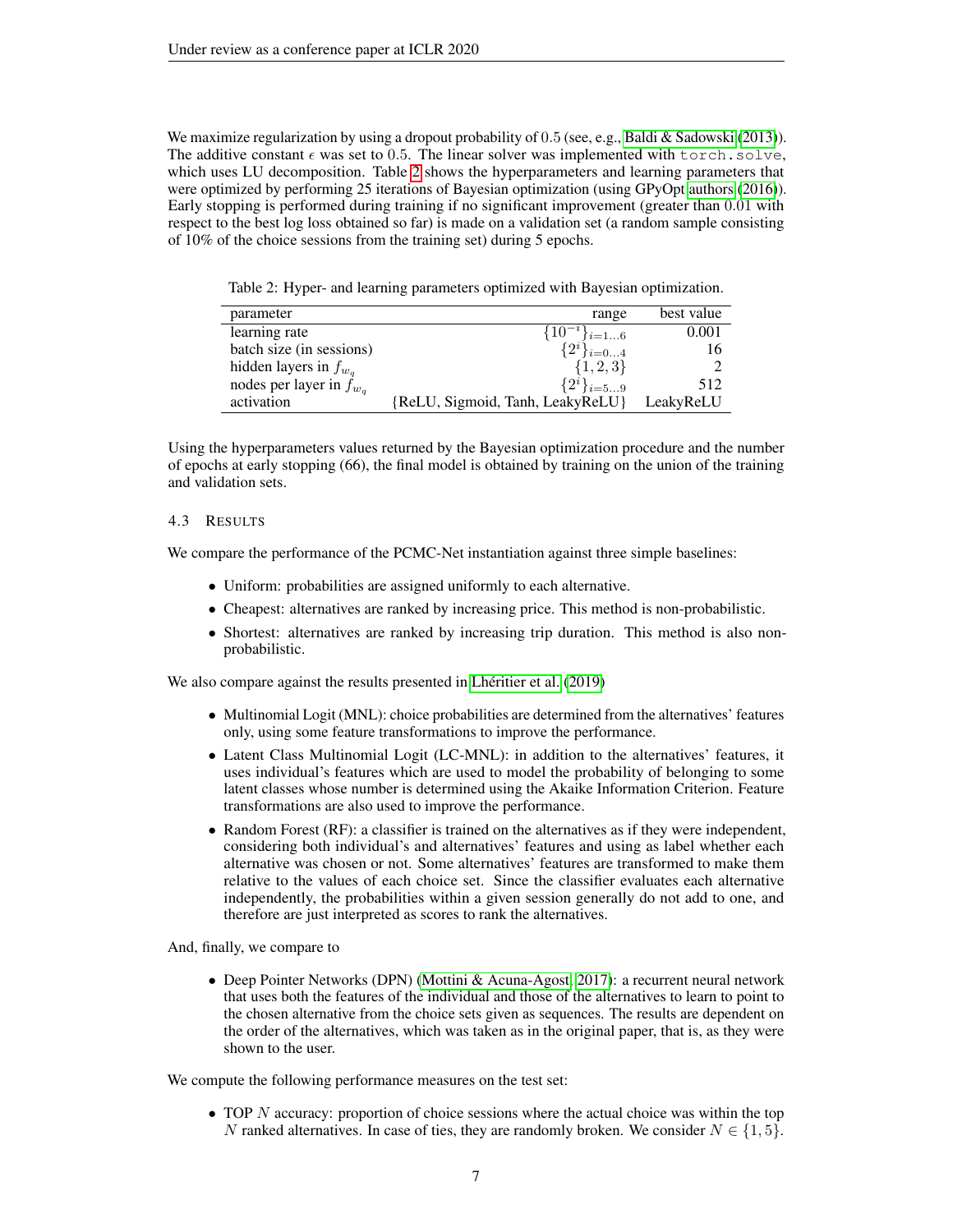• Normalized Log Loss (NLL): given a probabilistic choice model  $\hat{P}$ , NLL  $\equiv$  $-\frac{1}{n}\sum_{i=1}^{n}\log \hat{P}_{S_i}(Y_{S_i}).$ 

Table [3](#page-7-4) shows that PCMC-Net outperforms all the contenders in all the considered metrics. It achieves a 21.3% increase in TOP-1 accuracy and a 12.8% decrease in NLL with respect to the best contender for each metric. In particular, we observe that the best in TOP  $N$  accuracy among the contenders are LC-MNL and RF, both requiring manual feature engineering to achieve such performances whereas PCMC-Net automatically learns the best representations. We also observe that our results are significantly better than those obtained with the previous deep learning approach DPN, showing the importance of the PCMC definition in our deep learning approach to model the complex behaviors observed in airline itinerary choice data.

<span id="page-7-4"></span>Table 3: Results on airline itinerary choice prediction. \* indicates cases with feature engineering.

| method     | TOP <sub>1</sub> | TOP <sub>5</sub> | <b>NLL</b> |
|------------|------------------|------------------|------------|
| Uniform    | .063             | .255             | 3.24       |
| Cheapest   | .164             | .471             |            |
| Shortest   | .154             | .472             |            |
| $MNL^*$    | .224             | .624             | 2.44       |
| LC-MNL*    | .271             | .672             | 2.33       |
| $RF*$      | .273             | .674             |            |
| <b>DPN</b> | .257             | .665             | 2.33       |
| PCMC-Net   | .331             | .745             | 2.03       |

# 5 CONCLUSIONS

We proposed PCMC-Net, a generic neural network architecture equipping PCMC choice models with amortized and automatic differentiation based inference using alternatives' features. As a side benefit, the construction allows to condition the probabilities on the individual's features. We showed that PCMC-net is able to approximate any PCMC model arbitrarily well and, thus, maintains the flexibility (e.g., allowing to represent non-regular models) and the desired property of uniform expansion. Being neural network based, PCMC-Net allows complex feature handling as previous machine learning and deep learning based approaches but with the additional theoretical guarantees.

We proposed a practical implementation showing the benefits of the construction on the challenging problem of airline itinerary prediction, where asymmetric dominance effects are often observed and where alternatives rarely appear more than once—making the original inference approach for PCMC inappropriate.

As future work, we foresee investigating the application of PCMC-Net on data with complex features (e.g. images, texts, graphs ...) to assess the impact of such information on preferences and choice.

## **REFERENCES**

- <span id="page-7-0"></span>Ernest Adams and Samuel Messick. An axiomatic formulation and generalization of successive intervals scaling. *Psychometrika*, 23(4):355–368, Dec 1958. ISSN 1860-0980. doi: 10.1007/ BF02289784.
- <span id="page-7-3"></span>The GPyOpt authors. Gpyopt: A bayesian optimization framework in python. [http://github.](http://github.com/SheffieldML/GPyOpt) [com/SheffieldML/GPyOpt](http://github.com/SheffieldML/GPyOpt), 2016.
- <span id="page-7-1"></span>Zakaria Babutsidze, William Rand, Emil Mirzayev, Ismael Rafai, Nobuyuki Hanaki, Thierry Delahaye, and Rodrigo Acuna-Agost. Asymmetric dominance in airfare choice. In *6th International Conference of Choice Modelling*. ICMC, 2019.
- <span id="page-7-2"></span>Pierre Baldi and Peter J Sadowski. Understanding dropout. In *Advances in neural information processing systems*, pp. 2814–2822, 2013.